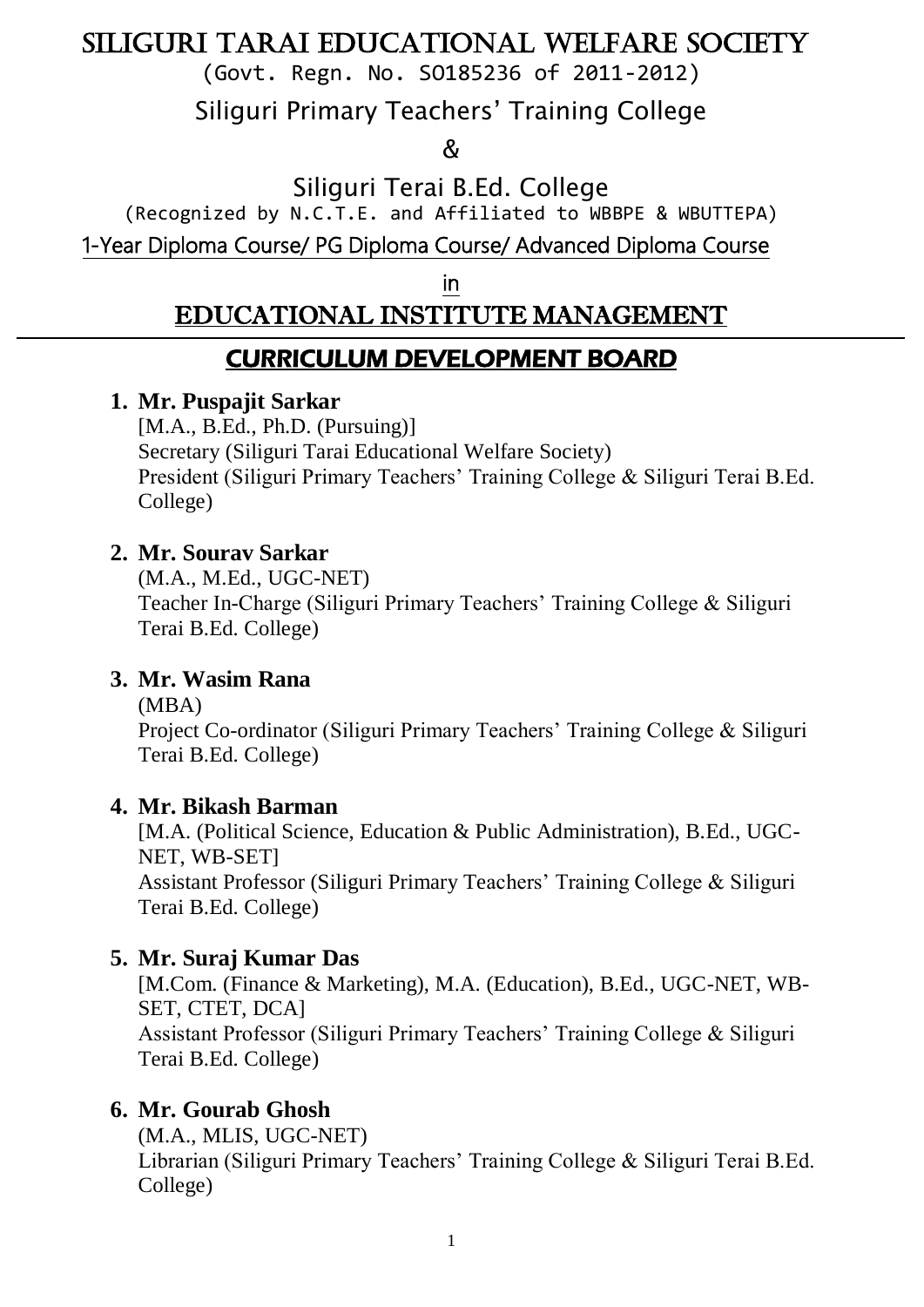(Govt. Regn. No. SO185236 of 2011-2012)

Siliguri Primary Teachers' Training College

 $\delta$ 

Siliguri Terai B.Ed. College

(Recognized by N.C.T.E. and Affiliated to WBBPE & WBUTTEPA)

1-Year Diploma Course/ PG Diploma Course/ Advanced Diploma Course

in

## EDUCATIONAL INSTITUTE MANAGEMENT

# List of Faculty Members

| S.No.          | <b>Name</b>               | <b>Designation</b>         | <b>Qualification</b>                                                                             |
|----------------|---------------------------|----------------------------|--------------------------------------------------------------------------------------------------|
|                |                           |                            |                                                                                                  |
| $\mathbf{1}$   | Mr. Sourav Sarkar         | <b>Teacher In-Charge</b>   | M.A., M.Ed., NET                                                                                 |
| $\overline{2}$ | Mr. Achintya Biswas       | <b>Assistant Professor</b> | M.A. (History), M.Ed.                                                                            |
| 3              | Ms. Arthita<br>Mukherjee  | <b>Assistant Professor</b> | M.Sc., M.Ed.                                                                                     |
| $\overline{4}$ | Mr. Bikash Barman         | <b>Assistant Professor</b> | M.A. (Political Science,<br>Education & Public<br>Administration), B.Ed.,<br>NET, SET            |
| 5              | Mr. Debabrata Sinha       | <b>Assistant Professor</b> | M.A., M.Ed.                                                                                      |
| 6              | Ms. Juhi Har Sarkar       | <b>Assistant Professor</b> | M.A. (English), M.Ed.                                                                            |
| $\overline{7}$ | Ms. Madhumita<br>Majumder | <b>Assistant Professor</b> | M.A., M.Ed.                                                                                      |
| 8              | Mr. Nandan Kumar<br>Sah   | <b>Assistant Professor</b> | M.A. (History),<br>M.Phil., B.Ed., NET,<br>SET, CTET                                             |
| 9              | Mr. Noel Kispotta         | <b>Assistant Professor</b> | M.A., M.Ed., NET                                                                                 |
| 10             | Ms. Raka Guha<br>Neogi    | <b>Assistant Professor</b> | M.Sc. (Mathematics),<br>M.Ed.                                                                    |
| 11             | Ms. Subarna Sen           | <b>Assistant Professor</b> | M.A. (Bengali), M.A.<br>(Education), B.Ed.,<br>Ph.D.                                             |
| 12             | Mr. Suraj Kumar Das       | <b>Assistant Professor</b> | M.Com. (Finance $\&$<br>Marketing), M.A.<br>(Education), B.Ed.,<br>NET, SET, CTET,<br><b>DCA</b> |

Ξ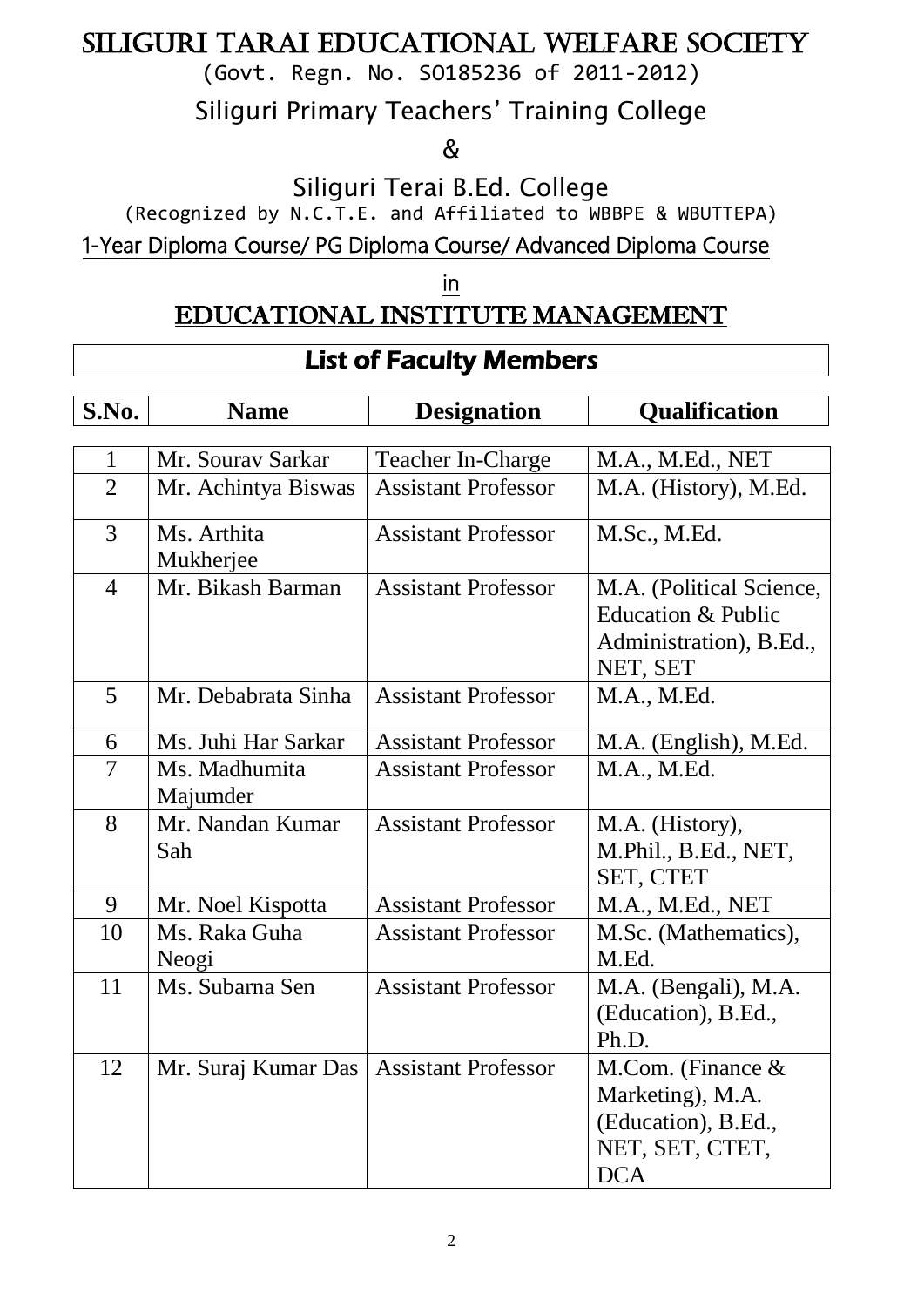(Govt. Regn. No. SO185236 of 2011-2012)

Siliguri Primary Teachers' Training College

 $\delta$ 

Siliguri Terai B.Ed. College

(Recognized by N.C.T.E. and Affiliated to WBBPE & WBUTTEPA)

1-Year Diploma Course/ PG Diploma Course/ Advanced Diploma Course

in

## EDUCATIONAL INSTITUTE MANAGEMENT

## Details of Librarian

| S.No. | <b>Name</b>      | <b>Designation</b> | <b>Qualification</b> |
|-------|------------------|--------------------|----------------------|
|       | Mr. Gourab Ghosh | Librarian          | M.A., MLIS, NET      |
|       | Ms. Roji Ghosh   | Librarian          | M.A., MLIS, NET      |

## List of Non-Teaching Staff

| S.No. | <b>Name</b>        | <b>Designation</b>      |
|-------|--------------------|-------------------------|
|       | Mr. Bhairay Singha | <b>Office Assistant</b> |
|       | Ms. Anima          | <b>Supporting Staff</b> |
|       | Mr. Bapon Singha   | Helper                  |
|       |                    |                         |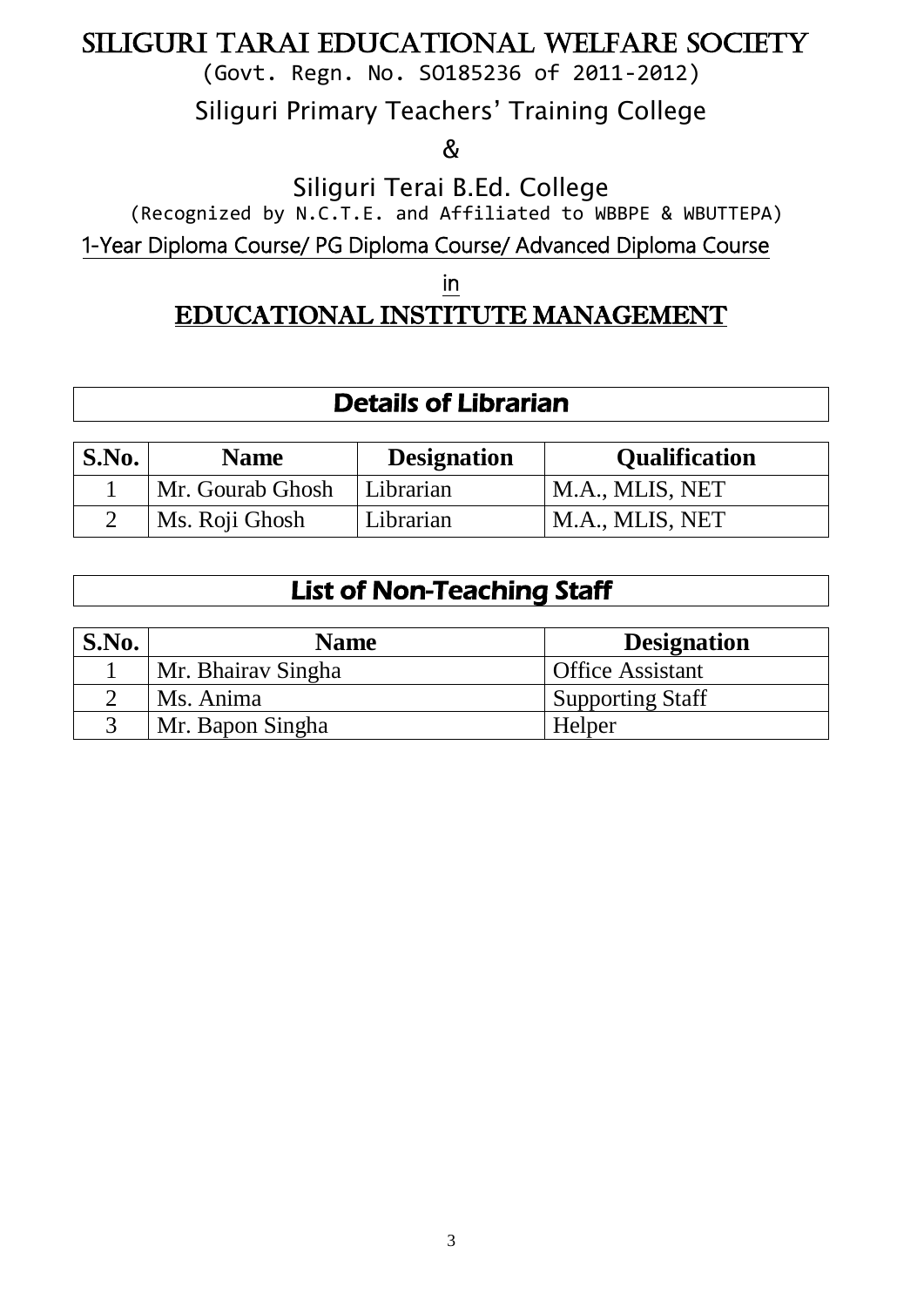(Govt. Regn. No. SO185236 of 2011-2012)

Siliguri Primary Teachers' Training College

 $\mathcal{R}$ 

Siliguri Terai B.Ed. College (Recognized by N.C.T.E. and Affiliated to WBBPE & WBUTTEPA) 1-Year Diploma Course/ PG Diploma Course/ Advanced Diploma Course

in

# EDUCATIONAL INSTITUTE MANAGEMENT

## **Vision:-**

- To be a college of academic excellence with total commitment to quality education in Education, management and related fields, with a holistic concern for better life, environment and society.
- This 1-year Diploma Course is designed with a vision to enhance, sharpen and develop the knowledge, skills competencies and sensitivity of the students by undertaking exhaustive professional learning and development through a diploma course that impacts the practices and managerial styles.

## **Mission:-**

- Empowering students with all the knowledge and guidance that they need to become worthy professionals.
- Learning through Doing.
- Imparting value framework.
- Providing for holistic and value based development of students which ultimately enhances their employability.
- Developing social consciousness among students.
- To carve a niche for ourselves in the specialized field.
- Provide a nurturing and motivating environment to exploit the full potential of the students.
- Grooming youth to become a truly global personality well equipped to deal with the modern world and its challenges.

## **Objectives:-**

In order to fulfill its stated vision, mission and motto the college is committed to:

Academic excellence: Our primary objective is to enable every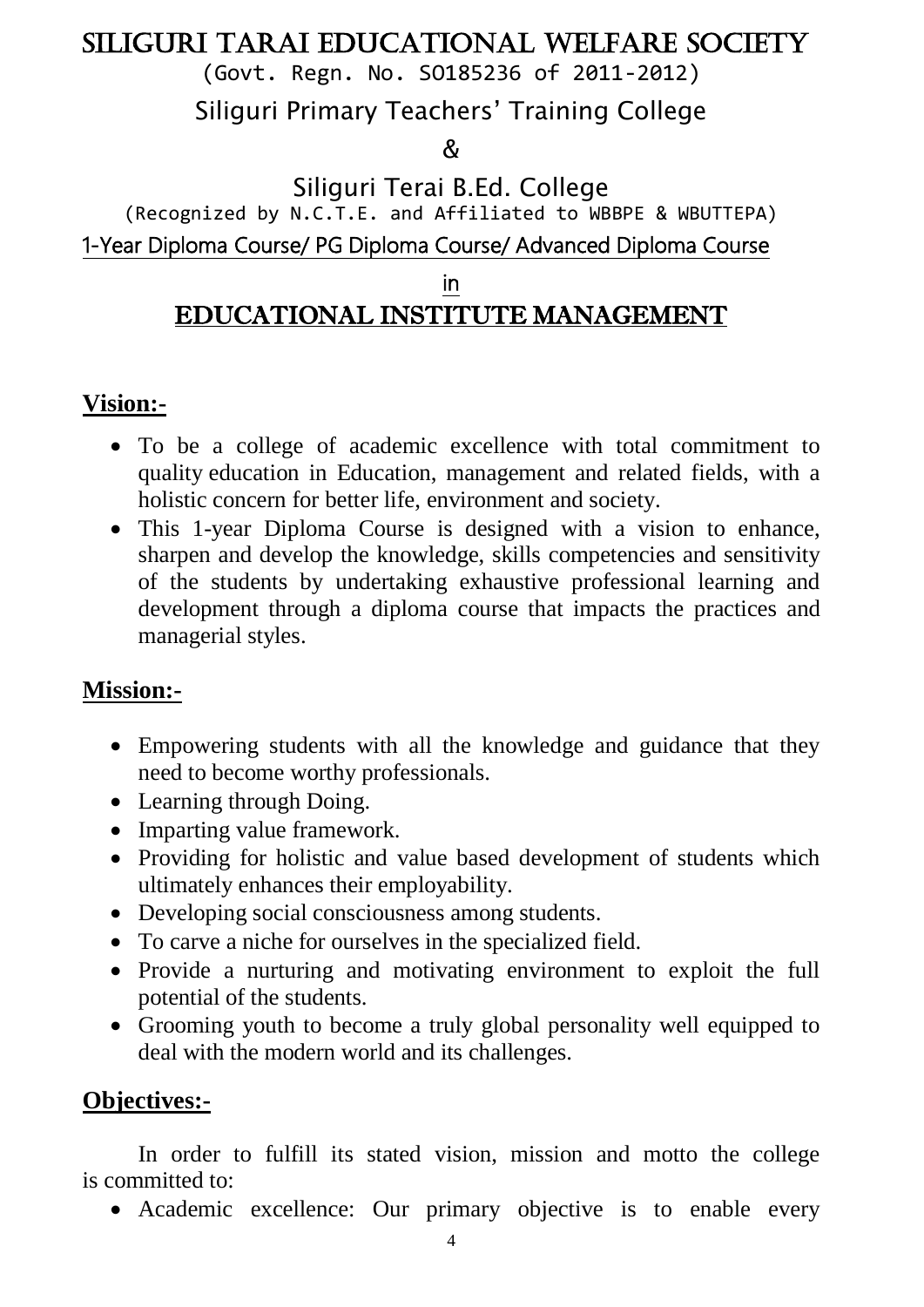student to cope up with the latest developments in contemporary, national and global level through effective transaction of the curricular and co-curricular aspects.

- Professional Excellence: The College motivates, molds and prepares the students for positions of Educational Institute Management at the local, national and international levels. The capacity building of our students to assume productive roles are emphasized during their stay in the college and to inculcate the habit of lifelong learning. The ultimate objective is to produce skilled persons who possess the skills, problem solving tools and professionalism essential for being successful.
- Total commitment: The College is focused on the all-round development of the students' personality through proper education and exposure to the vast treasure of knowledge; other facilities and by providing platforms for their socialization.
- Holistic Development: College provides exposure to learners in the latest trends in relevant branches of knowledge, competence and creativity to face global challenges. To achieve innovations in teaching-learning, research and extension activities to realize national goals, including the adoption and promotion of knowledge output for human development.
- Socially responsible Citizen: College inculcates a sense of civic responsibility, social commitment, and moral accountability among the students through social activities to with exposure to human rights, value system, culture, heritage, scientific temper and environment.
- Value-based Development: To impart quality and need based education our objective is to sensitize the students to their changing roles in society through awareness raising activities.

#### **Importance of this 1-Year Diploma Course:-**

- The course is aimed at meeting the growing demand from various schools, colleges, companies and industries for people trained in diploma course.
- To provide the necessary skills and abilities to students in order to serve the needs of various schools, colleges, companies along with industries with more relevance to the existing work situations. Now a day it becomes indispensable to import skills and abilities to cope up with the era of Information Technology in accordance with the liberalization of the economy. After completion of the course the students become familiar with the Educational Institute Management works.
- To train and develop competent personnel for wage employment and for self employment.
- To train students in the theoretical and practice skills of using and maintaining office equipments and management of Educational Institute.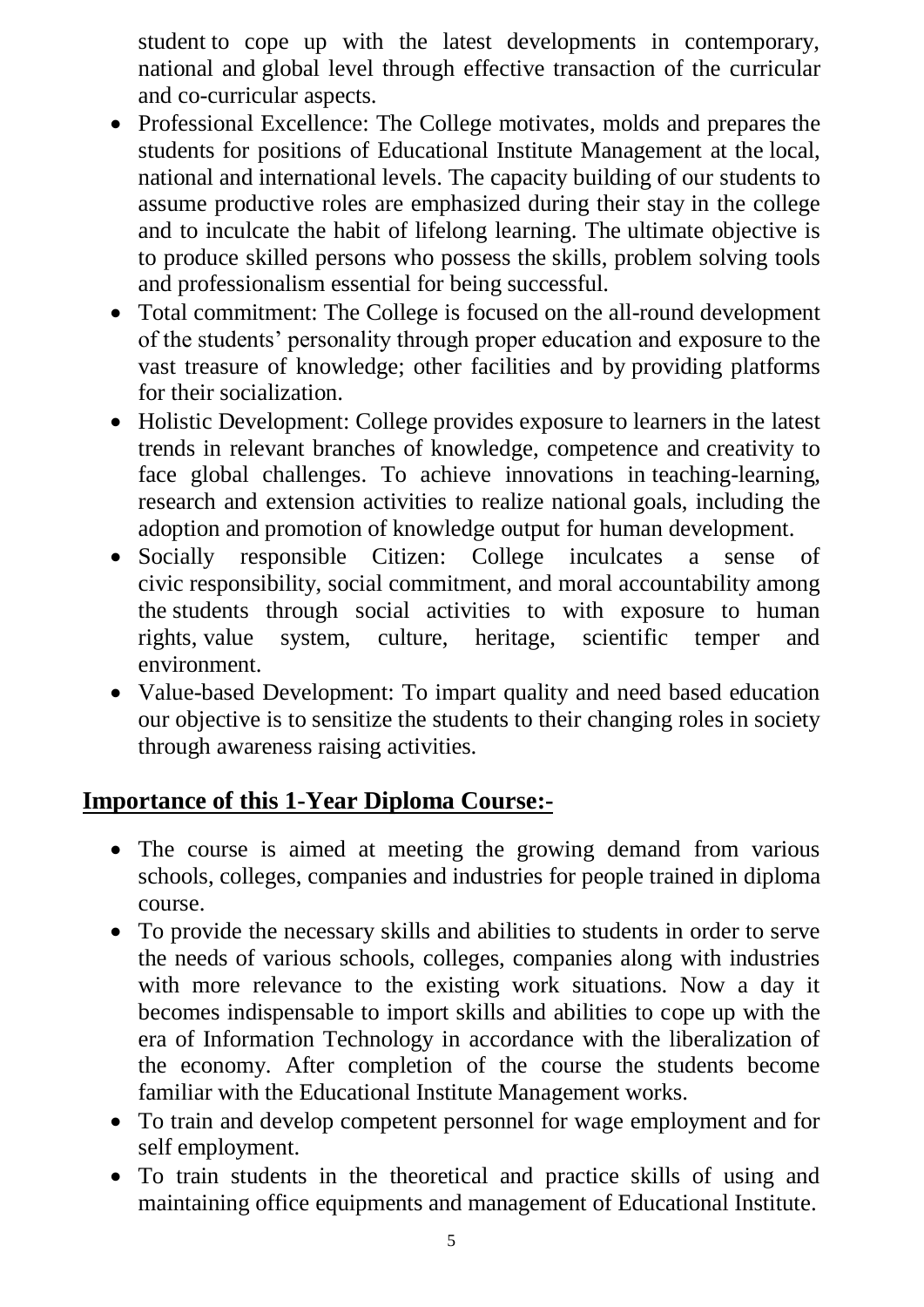- To make the students aware of the importance of organisation, management, procedure and practices.
- To develop personality traits, behavior and work habits appropriate to the requirements of the job.

#### **Course Duration:-**

The course shall be of one year duration.

#### **Eligibility for Admission:-**

1-Year Diploma Course will be open to all those who have passed—

- *+2 (Intermediate)* or equivalent examinations (in any stream Arts or Science or Commerce); **OR**
- *Graduation or Post Graduation* (in any stream Arts or Science or Commerce); **OR**
- *D.El.Ed.;* **OR**
- *B.Ed.;* **OR**
- *M.Ed.*
- $\bullet$ **Admission Fees:-** 1,20,000 for entire course & installment facility is available.

#### **Admission Procedure:-**

Admission to the 1-year Diploma in Educational Institute Management programme is done solely on the basis of merit.

Applicants may apply for the programme either offline by reaching the college directly or online by visiting the official website of the college (https://www.slgttc.com/). All relevant details relating to the date of admission, counselling process and other information will be shared by e-mail or on the official website.

#### **Intake Capacity:-**

The Intake Capacity of this 1-Year Diploma Course shall be 100.

#### **Attendance and Conduct:-**

Minimum attendance of 75% of actual working periods is required in each paper. A student who does not satisfy the requirements of attendance and conduct shall not be permitted to write the examination in the concerned paper or papers.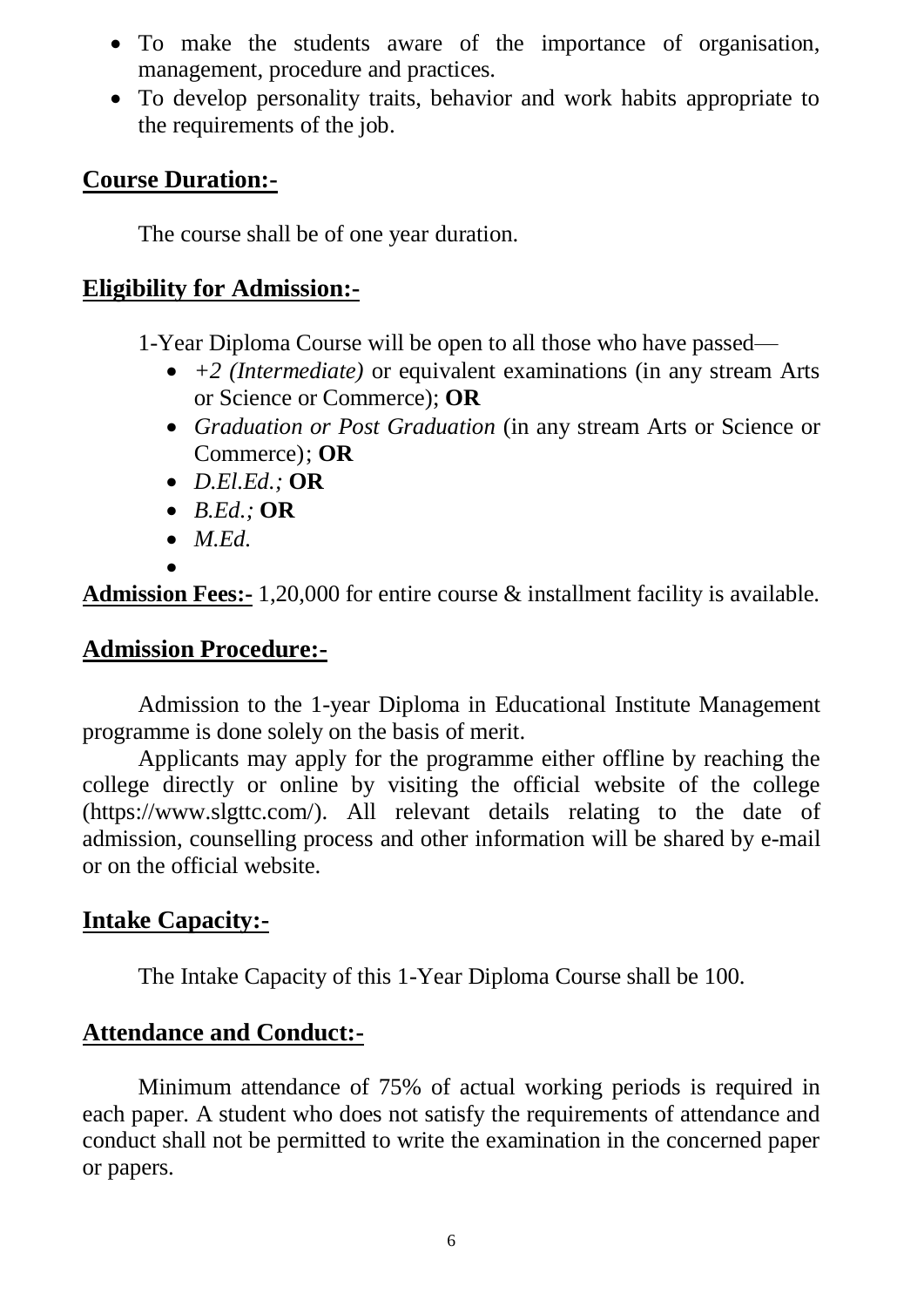#### **Instructions:-**

Four hours Thirty minutes of lectures per week per paper.

#### **Examination and Declaration of Results:-**

The course will be of Three Levels of 4 months each: Level-I, Level-II and Level-III. Each paper is divided into internal assessment of 50 marks and term end written examination of 50 marks. Internal assessment marks shall be awarded on the basis of continuous evaluation that includes: tests (both announced and surprise), quizzes, seminars, case discussions, group discussions and attendance.

There shall be a written examination of 2 hours duration for each paper at the end of each Level. The declaration of results shall be made as follows:

(A) Minimum for a pass is 40% of the marks in each examination paper and 50% of the marks in the aggregate.

(B) Declaration of Class shall be done after the all Levels examinations (i.e. Level-I, Level-II, and Level-III) on the basis of aggregate marks. The declaration shall be made as follows:

FIRST CLASS – 60% and above in the aggregate

SECOND CLASS – 50% and above in the aggregate

A student who completes Level-I, Level-II, and Level-III, Marksheet and Certificate shall be issued to him/her, taking all Levels marks together.

All courses will be compulsory.

#### **The College maintains the following records related to this 1-year Diploma Course:-**

- AGM Reports
- Audit Reports
- Annual Reports
- Notices
- Meeting Resolution
- Any other related records like Alumnus records, Inspection Team visit records etc.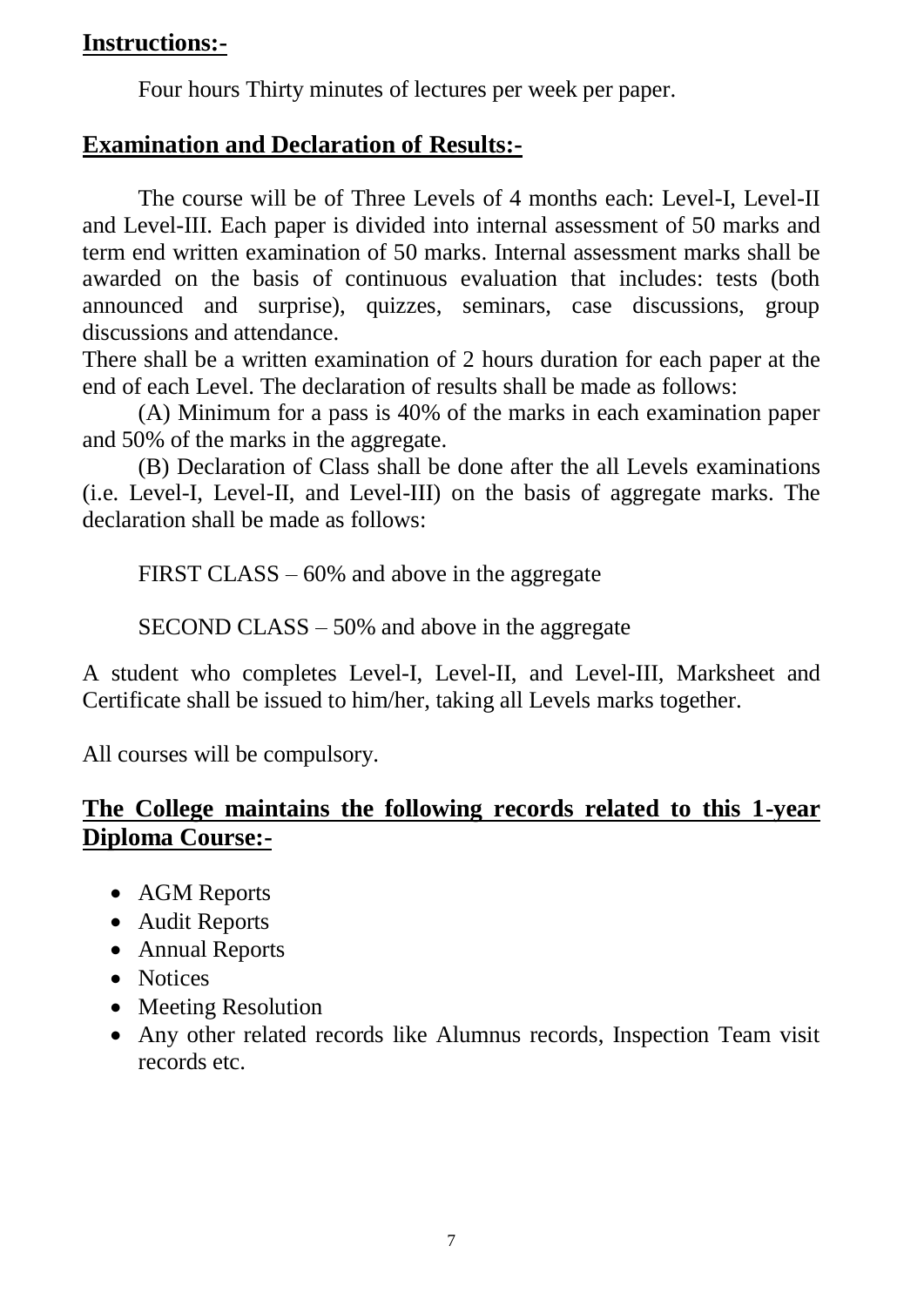## MARKET SURVEY REPORT

India has the world's largest population in the age bracket of 5-24 years of about 500 million people, which provides a great growth opportunity for the education sector. The education sector in India was estimated to be worth US\$ 117 billion in FY20 and is expected to reach US\$ 225 billion by FY25.

India has over 250 million school-going students, more than any other country. Number of colleges in India reached 42,343 in FY20. As of May 17, 2021, the number of universities in India stood at 981.



In 2021-22, as of February 2022, there are 8,997 total AICTE approved institutes in India. Out of these 8,997 institutes, there were 3,627 undergraduate, 4,790 postgraduate and 3,994 diploma institutes.

ICAR is one of the largest national agricultural organisations in the world. It has 122 institutes and 67 agricultural universities across India, as of July 2021. India had 38.5 million students enrolled in higher education in 2019-20, with 19.6 million male and 18.9 million female students.

In FY20, Gross Enrolment Ratio (GER) in Indian higher education was 27.1%. According to UNESCO's 'State of the Education Report for India 2021', the Pupil Teacher Ratio (PTR) at senior secondary schools is 47:1 as against 26:1 of the overall school system.

The Indian edtech market size is expected to reach US\$ 30 billion by 2031, from US\$ 700-800 million in 2021.

According to KPMG, India has also become the second largest market for Elearning after the US.

The online education market in India is expected to grow by US\$ 2.28 billion during 2021-2025, growing at a CAGR of almost 20%. The market grew by 19.02% in India in 2021.

**Therefore, The Market Survey Report states that, there is a high growth in Education Industry in India, as a result of which, there is a very high demand/ requirement of skilled Human Resource to manage/ fulfill this growth.**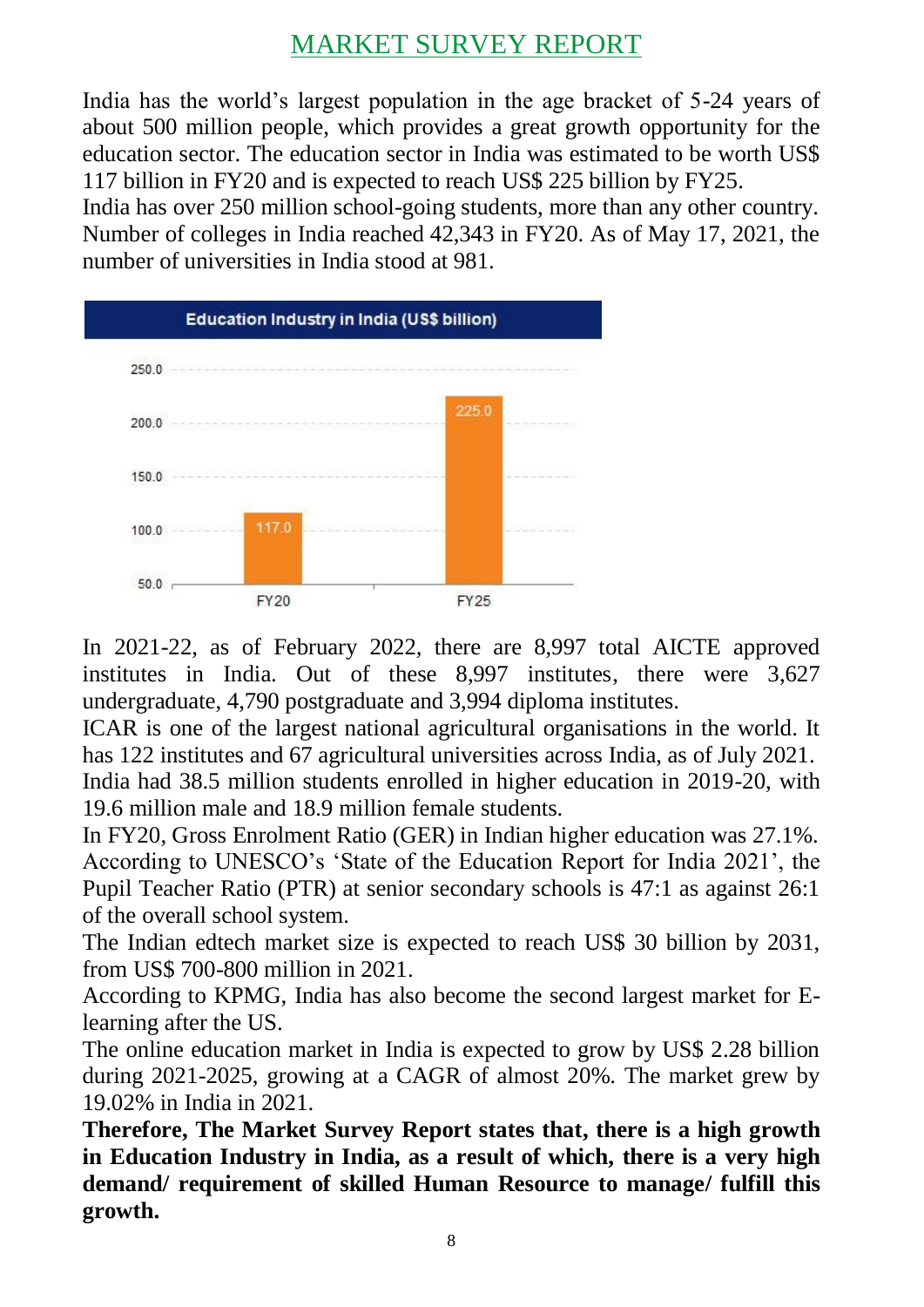# Syllabus for 1-Year Diploma Course/ PG Diploma Course/ Advanced Diploma Course in Educational Institute Management

**Duration:** 1 Year (12 Months) **Total Marks/Credits:** 1000/40

 $\mathsf I$ 

| <b>Course</b> | <b>Course Title</b> | Credits  Marks |  |
|---------------|---------------------|----------------|--|
| Code          |                     |                |  |

#### **LEVEL-I (4 MONTHS')**

| Educational Management & Business Communication<br>and Language Learning (in English/Hindi/Bengali/ |   | 100 |
|-----------------------------------------------------------------------------------------------------|---|-----|
| Nepali)                                                                                             |   |     |
| Office Management & Institutional Equipment                                                         | 4 | 100 |
| Management                                                                                          |   |     |
| Information Technology for Management                                                               |   |     |

#### **LEVEL-II (4 MONTHS')**

| Introduction to Accounting and Finance with GST, | 100 |
|--------------------------------------------------|-----|
| Tally ERP.9                                      |     |
| <b>Hostel Management</b>                         | 100 |
| Horticulture/ Landscaping/ Campus Beautification | 100 |

**LEVEL-III (4 MONTHS')**

| <u>LEVEL-III (4 MUN I HS)</u> |                                                |  |     |
|-------------------------------|------------------------------------------------|--|-----|
|                               |                                                |  |     |
| 7                             | Human Resource Management & Marketing          |  | 100 |
|                               | Management                                     |  |     |
| 8                             | Guidance and Counselling & Personality         |  | 100 |
|                               | Development                                    |  |     |
| 9                             | Special Paper (any one from the following) $-$ |  | 100 |
| (A/B/                         | (A) Mess/ Canteen Management                   |  |     |
| $C/D$ )                       | (B) NGO Management                             |  |     |
|                               | (C) Transport Management                       |  |     |
|                               | (D) Sports & Event Management                  |  |     |
| 10                            | On Job Training/Internship                     |  |     |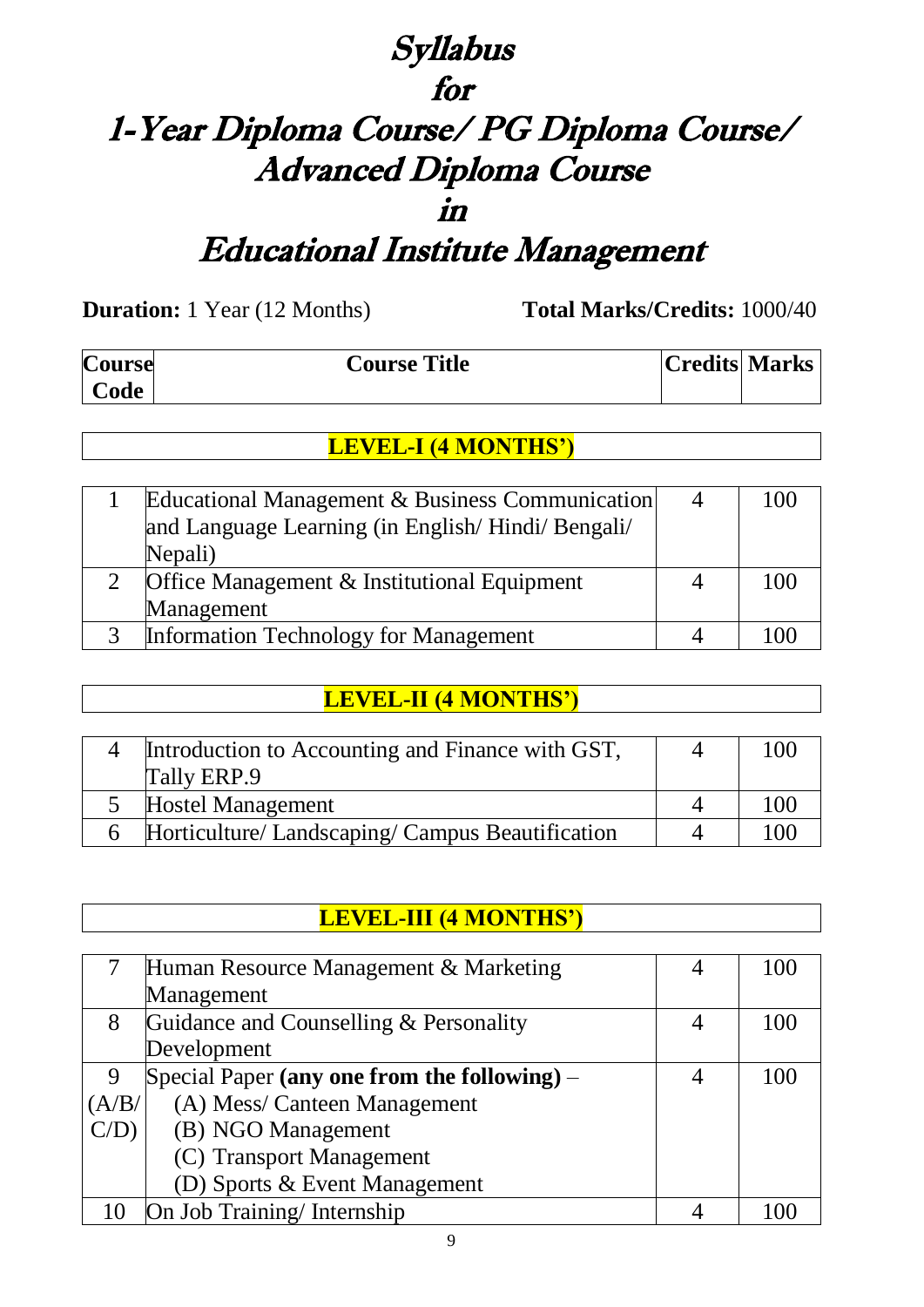## **LEVEL-I (4 MONTHS')**

## **Course-1: Educational Management & Business Communication and Language Learning (in English/ Hindi/ Bengali/ Nepali) (4 credits)**

**Unit-1:** Management: Meaning, Definition, Concepts, Objectives and Functions

**Unit-2:** Concept of Education, Contribution of Great Educators— Rousseau, Froebel, Dewey, Rabindranath Tagore, Vivekananda

**Unit-3:** Concept of educational management- Meaning, nature, need and scope, Role of Educational manager, Types of Educational Management-Autocratic, Democratic, Laissez-Faire supervision, Theories of Management: of F.W. Taylor, Henri Fayol, Elton Mayo, F.J. Roethlisberger, H.A. Simon, and P.F. Drucker

**Unit-4:** Introduction: Concept, Definition and Process of communication; significance and objectives of communication in organizations. Principles of Communication

**Unit-5:** Channels and Media of Communication: concept of channel and Media; written communication; oral communication; face to face communication; visual communication; audio-visual communication; silence – as communication media

**Unit-6:** Type of Communication: Organizational structure and patterns; downward communication; upward communication; horizontal communication; grapevine; consensus and group communication committee, conference, listening, public speech and seminar

**Unit-7:** Barriers to effective communication: concept of barriers; types of barriers – Media barrier, physical barrier, semantic barrier, situation barrier, socio-psychological barrier

**Unit-8:** Language Learning (in English/ Hindi/ Bengali/ Nepali): Parts of Speech, Prepositions of time and place, Clause, phrases and Relative Clauses, Subject Verb Agreement, Sentence types and Transformation of sentences, Voice: Change from Active Voice to Passive Voice and vice versa, Punctuation, Word formation, Affixation: Prefixes and Suffixes and new word formations, Nominal Compounds: Common nominal compound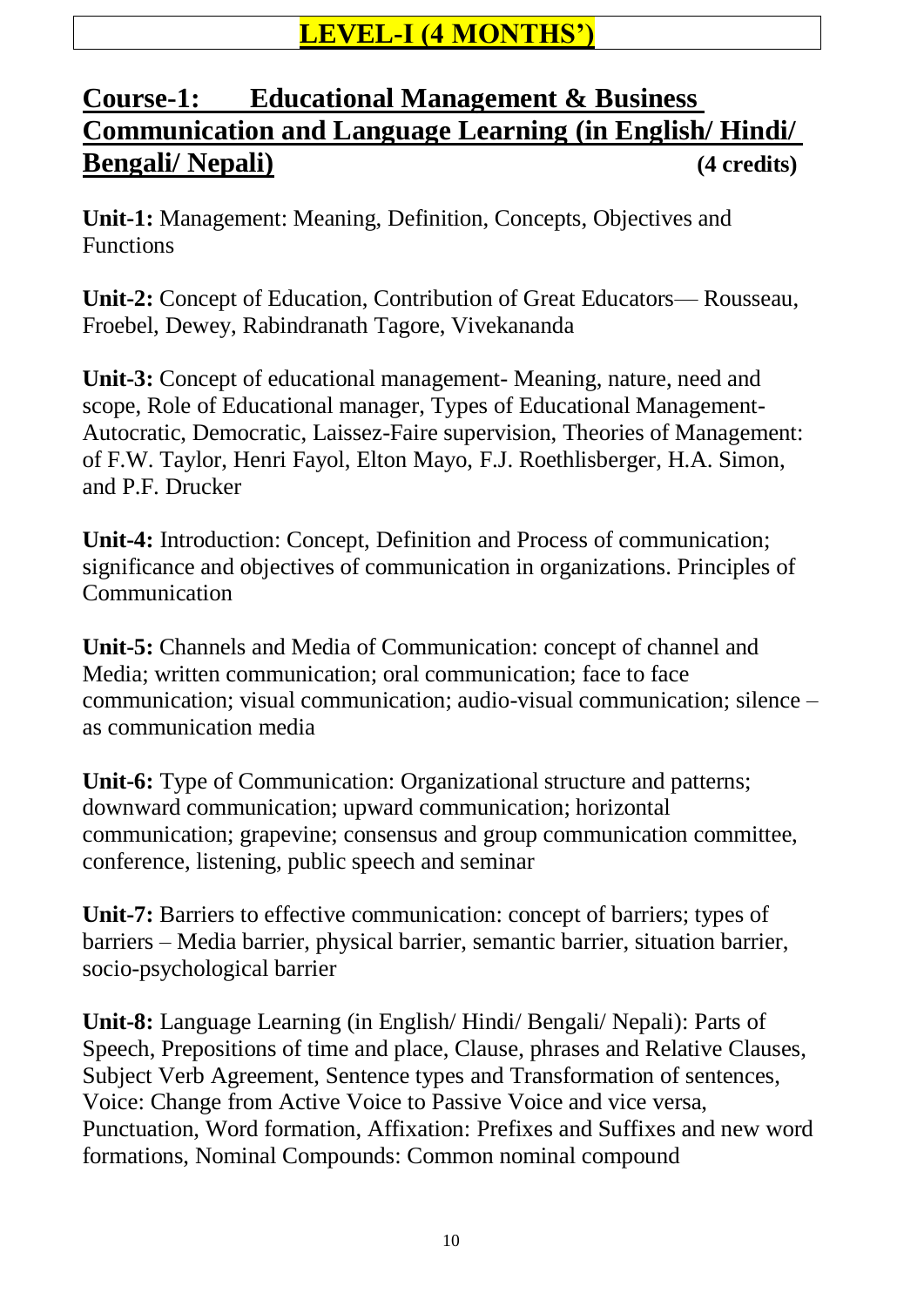## **Course-2: Office Management & Institutional Equipment Management (4 credits)**

#### **Unit-1: Introduction to Office Management**

- Modern Office: An Overview
- Modern Office Functions
- Office Accommodation and Environment

#### **Unit-2: Record Maintenance, Correspondence & Mail Services**

- Record Maintenance/ Management
- Office Correspondence and Mail Services

#### **Unit-3: Office Maintenance and Stationary**

- Office Machines and Equipments
- Office Stationary and Supplies

## **Unit-4: Office Supervision and Control**

- Characteristics of Supervisor and His Role
- Functions of Supervisor
- Controlling Tools & Techniques of Supervision

#### **Unit-5: Introduction to Institutional Equipment Management**

- Definitions, designs and classification of institutional equipment
- Requirement and specification for installation and operating large equipment methods of evaluation equipment performance
- Use and routine care of equipment and special maintenance practices of equipment and environment

## **Course-3: Information Technology for Management (4 credits)**

**Unit-1:** What is a computer? - An introduction-uses of computers in modern society-weather forecasting, census, oil exploration, speech recognition, banking, publishing, accounting, research etc.

**Unit-2:** History of computers, architecture of computers, characteristics of computers-speed, accuracy, storage and versatility

**Unit-3:** Computer Languages-Evolution of languages, machine language, assemble and high level language, third, fourth and fifth generation languages

**Unit-4:** Interfacing with computers- Input and output devices- keyboard, mouse, scanner, voice recognition systems, optical image systems, touch pad,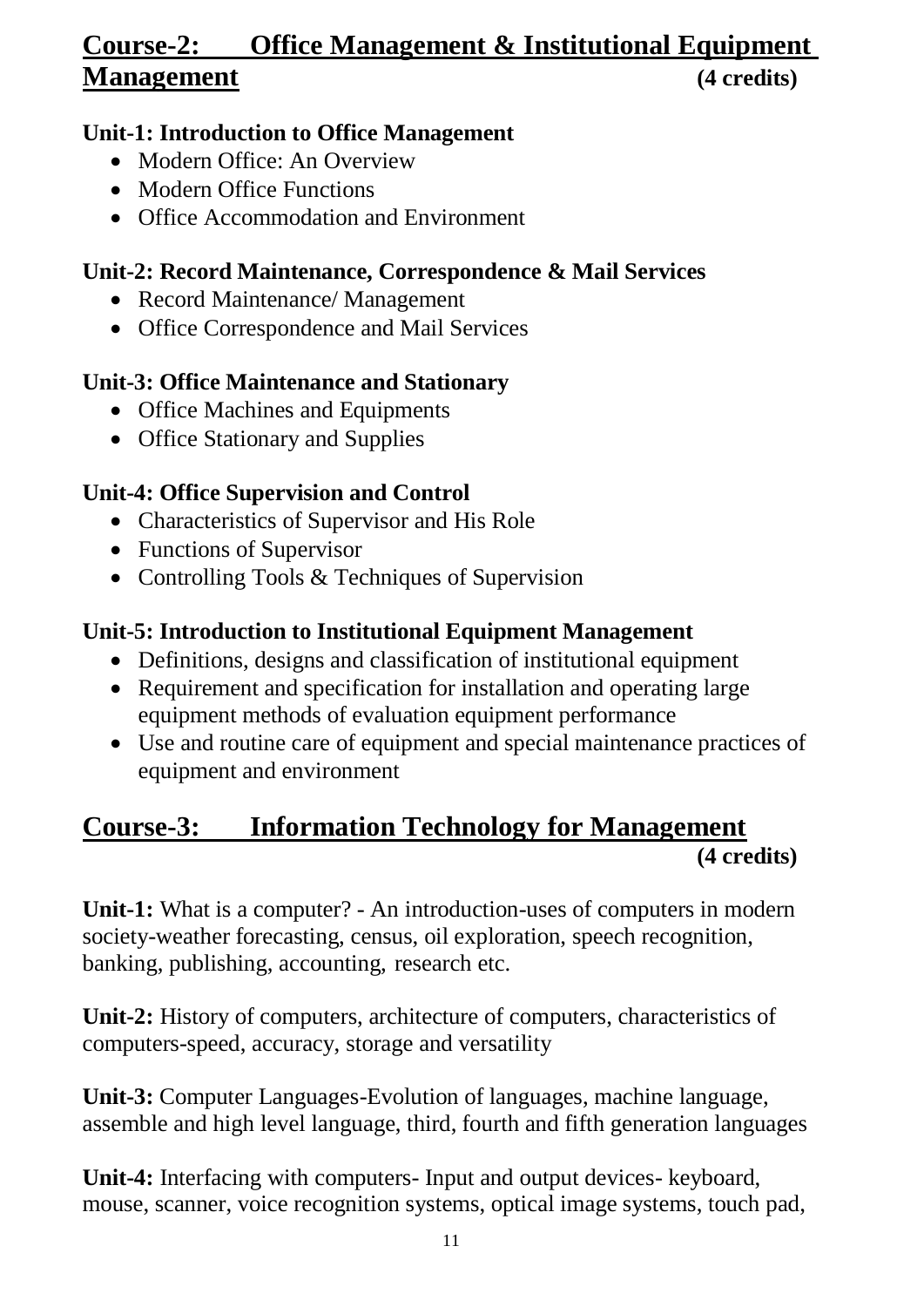light pens, sensors, VDU, CRT, HDTV, audio o/p devices

**Unit-5:** Storage devices-primary storage devices-RAM, SRAM, DRAM, ROM-secondary storage devices-magnetic tapes-discs-floppy, hard disk, optical disk, CD, DVD, bubble memory, memory cards, smart cards

**Unit-6:** MS-Office (Word, Excel, Power Point, Access), Information System, Automated Office Functions

**Unit-7:** Introduction to networks-types of networks-advantages, LAN, WAN, MAN, Internet services addressing scheme, Machine addressing, mail address, resource addressing, TCP/IP, URL, MODEM, Internet connectivity, setting up a connection-ISP, visiting a website, e-mail, attachments, Understanding how to search/Google, Bookmarking and Going to a specific website, Copy and paste Internet content into your word file and emails, Understanding social media platforms such as Facebook & Many more

## **LEVEL-II (4 MONTHS')**

## **Course-4: Introduction to Accounting and Finance with GST, Tally ERP.9 (4 credits)**

#### **Unit-1: Introduction to Finance**

- Introduction to Finance
- Basic Terminologies of Finance
- Principles of Finance

#### **Unit-2: Introductions to Accounting**

- Sources of Finance
- Basic Terminologies of Accounting
- Principles of Accounting

#### **Unit-3: Financial Accounting**

- Financial Accounting & its Applications
- Preparation of Financial Statements
- Depreciation Methods and Techniques

#### **Unit-4: Financial Analysis**

- Financial Statements Analysis
- Ratio Analysis and Trend Analysis
- Comparative and Common Size Statement

## **Unit-5: Company Accounts**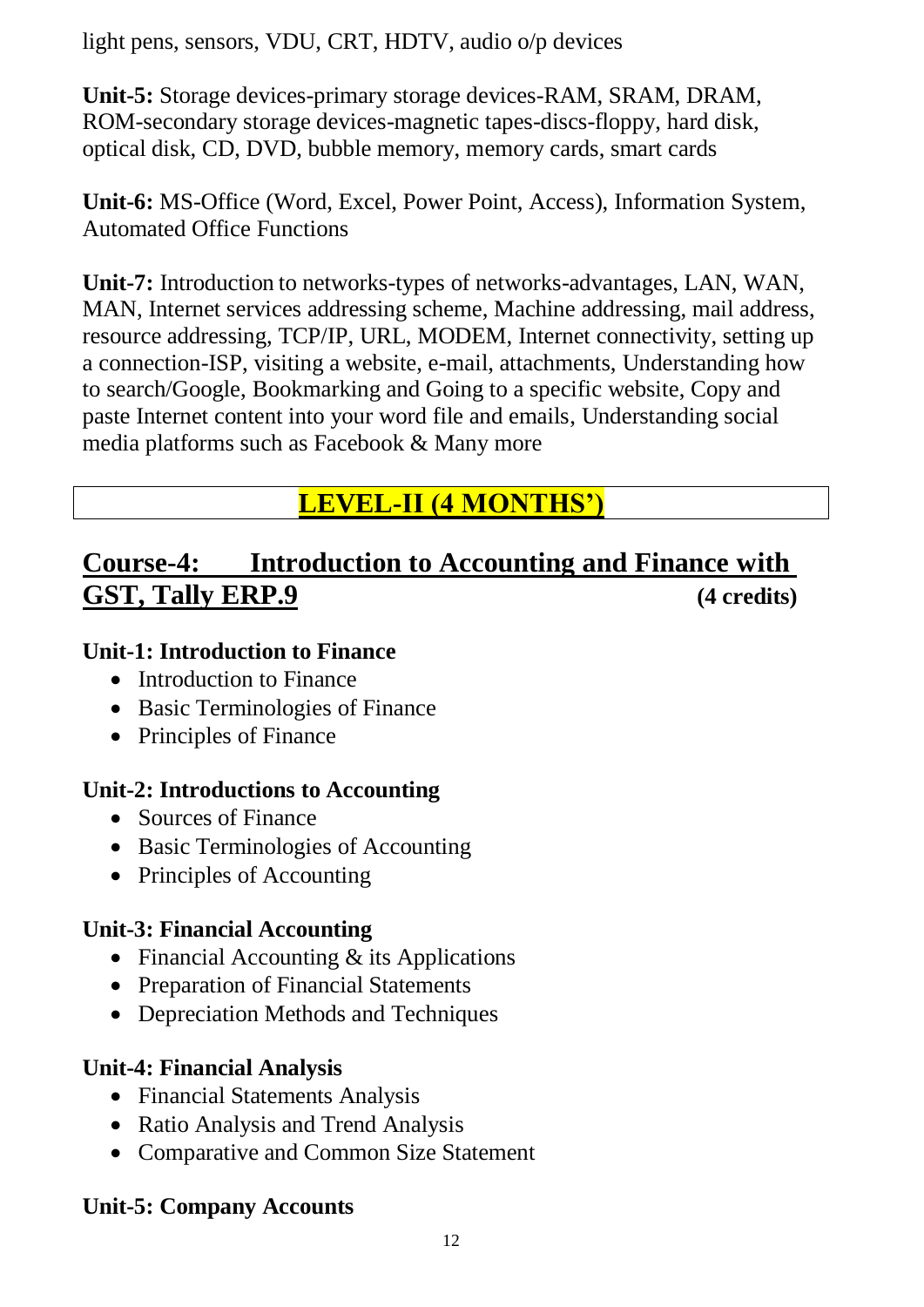- Company: An Introduction as per Section 8
- Issue of Shares
- Forfeiture of Shares

## **Unit-6: Introduction to Goods and Services Tax (GST)**

- Introduction  $&$  Meaning of GST (both interstate  $&$  intra state supply)
- Time of Supply, Person liable to pay
- Levy & Collection Charging Event

## **Unit-7: Introduction to Tally ERP.9**

- Introduction to Tally ERP.9
- Downloading & Installation of Tally ERP.9
- Company Creation: Getting Started with Tally ERP.9, Shut a Company, Select a Company, Alter Company Details, Company Features and Configurations
- Chart of Accounts: Ledger Creation, Group Creation, Deletion of Ledgers and Group; Creating Inventory Masters: Creation of Stock Group, Creation of Units of Measure, Creation of Stock Item, Creation of Godown, Stock Category
- Recording Accounting Vouchers with bill-wise details in Tally ERP.9
- Enabling GST and Recording GST Transaction in Tally ERP.9

# **Course-5: Hostel Management (4 credits)**

## **Unit-1: Heads of Hostel including their Duties and Responsibilities**

- Brief Introduction about Hostel
- Chief Warden
- Warden
- Their Duties and Responsibilities

## **Unit-2: Other Staff of Hostel including their Duties and Responsibilities**

- Ward Boy
- Hostel Attendant (For Girls' Hostel)
- Supervisor, Electrician, Plumber, Driver
- Sweeper
- Their Duties and Responsibilities

## **Unit-3: Hostel Accommodation**

- Hostel Accommodation
- Allotment of Rooms
- Guests and Visitors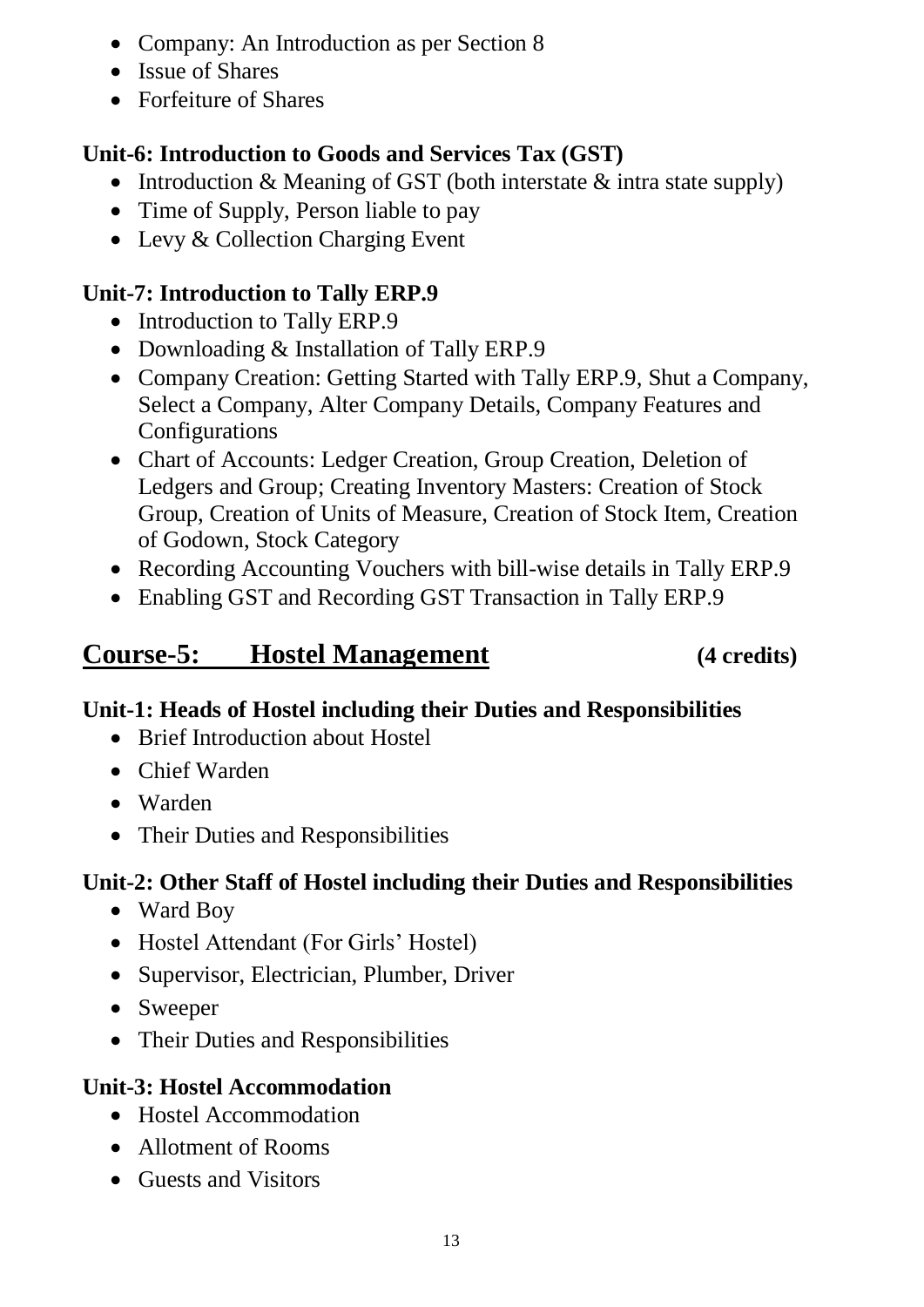#### **Unit-4: Rules and Regulations**

- Behaviour and Discipline
- Upkeep of the Hostel
- Personal Belongings
- Mess Rules
- Disciplinary Measures

# **Course-6: Horticulture/ Landscaping/ Campus Beautification (4 credits)**

### **Unit-1: Introduction**

- Definition of Horticulture, Importance of horticulture in terms of economy, production, employment, generation, environmental protection and human resource development
- Scope for horticulture in India, Nutritive value of horticultural crops, Classification of horticulture crops based on soil and climatic requirements
- Fruit and Vegetable zones of India
- Definition of a nursery, Different types of nursery beds flat beds, raised beds and sunken beds, their merits and demerits, Different nursery techniques and their management

## **Unit-2: Gardening – Introduction, features and types**

- Scope and introduction to gardening
- Different types of garden and their suitability
- Gardening features, importance of garden and suitable plants for different types of garden

#### **Unit-3: Different types of plants suitable for commercial & home gardening**

- Different shade loving plants for home gardening
- Suitable annuals, perennials and flowering trees for commercial / ornamental gardening

#### **Unit-4: Management and maintenance of Lawn and its different types/ Topiary**

- Establishment and maintenance of lawn
- Different types of lawn suitable for gardens of different topography
- Machineries required for mowing a lawn
- Process involved in growth and establishment of topiaries
- Maintaining a topiary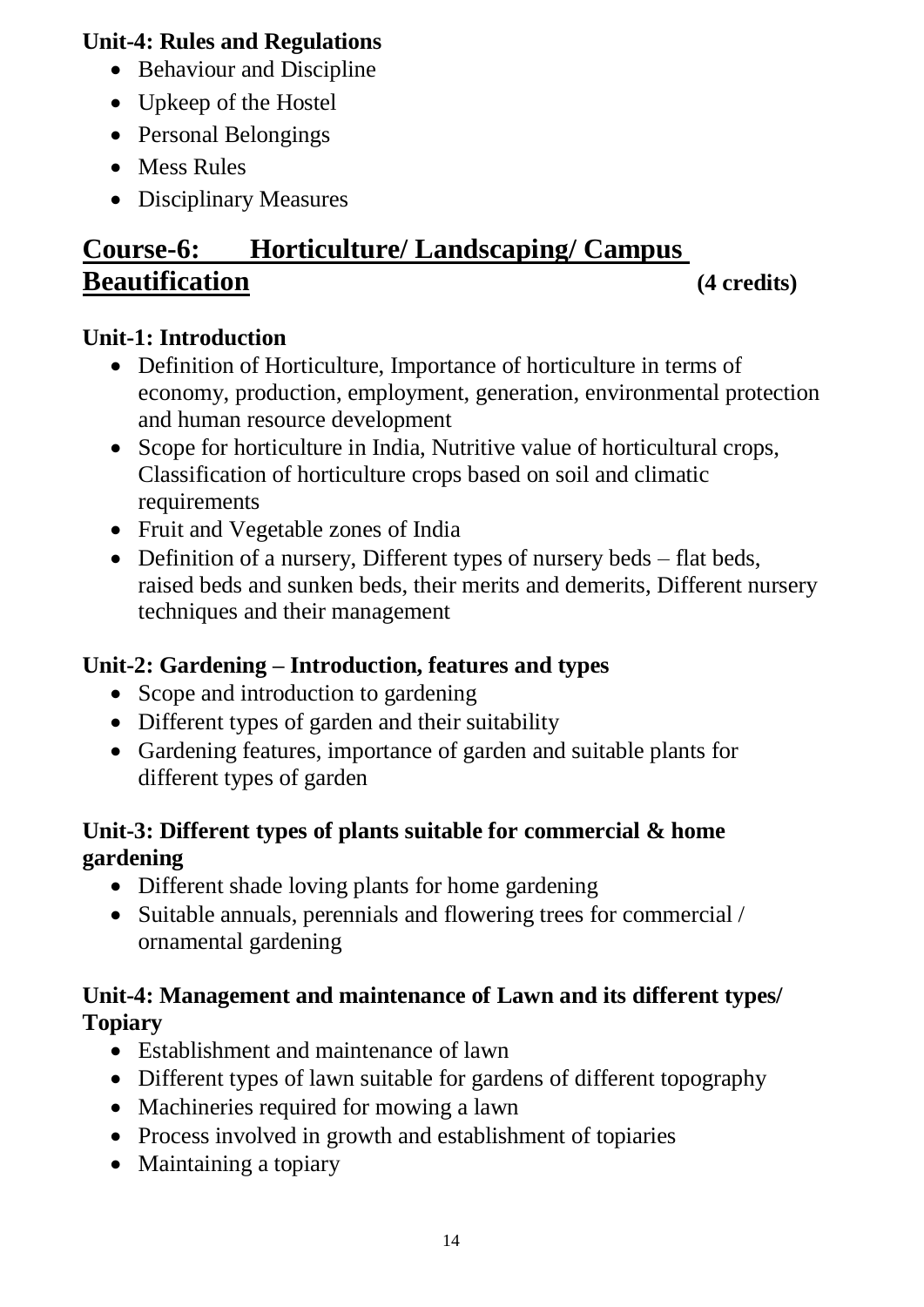#### **Unit-5: Campus Beautification by Designing and maintenance of different types of gardens**

- Introduction, material required, designing, installation, planting and maintenance of rock and water garden
- Designing a plan for commercial garden
- Water fountains
- Sunken garden deep flowing types suitable plants, layout designing
- Advantages and limitations in establishing different types of gardens

## **LEVEL-III (4 MONTHS')**

## **Course-7: Human Resource Management & Marketing Management (4 credits)**

**Unit-1:** Introduction to Human Resource Management: Definition, concept and Scope of H. R. M., Difference between Personnel Management and H.R.M., Importance and Functions of H.R.M. Role of H.R Department.

**Unit-2:** Job Analysis, Job Design: Meaning of Job Analysis, Uses, Process and methods of collecting data for job analysis, Job Description, Job Specifications. Meaning of Job Design, Techniques of Job Design

**Unit-3:** Human Resource Planning - Recruitment – Selection: Definition and objectives of Human Resource planning, process of Human Resource planning factors influencing estimation of Human Resources, Concept of Recruitment & Selection, sources of recruitment, Selection Procedure

**Unit-4:** Induction & Training: Concept of Induction, Training- Need for training, benefits of training, identification of training needs and methods/ types of training. Evaluation of effectiveness of training programs. Placement, Transfer, Promotion, Demotion.

**Unit-5:** Workman's Compensation Act, 1923 & Industrial Disputes Act, 1947

**Unit-6:** Marketing Management: Marketing Concepts; Approaches to Marketing; Marketing Mix; Functions of Marketing; Marketing Environment, The changing marketing environment, Analyzing needs and trends in Macro Environment and Micro Environment; The Marketing Process, Market Segmentation, Market Targeting and Positioning strategies; B2B and B2C marketing; New Product Development; Packaging; Product Life Cycle; Physical Distribution – Importance and role of 8 distribution in marketing, Introduction to the various channels of distribution; Promotion Tools – Sales Promotion, Advertising, Personal Selling, Direct Marketing and Online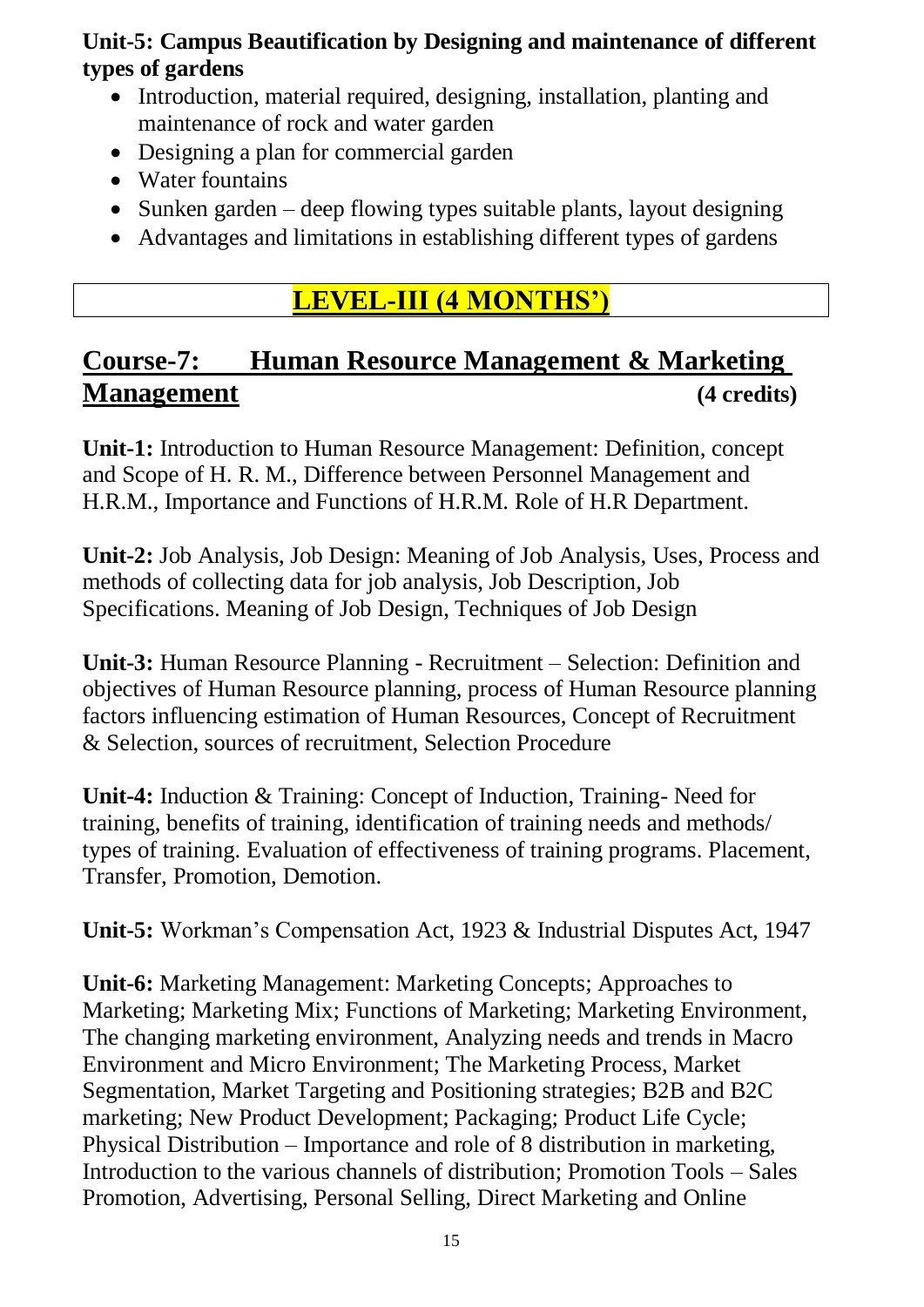Marketing; Pricing; Integrated Marketing Communication; Branding and Packaging; Recent Trends in Marketing.

# **Course-8: Guidance and Counselling & Personality Development (4 credits)**

#### **Unit-1: Guidance: An introduction**

- Meaning Nature and scope of Guidance
- Guidance and Goals of life
- Principles of Guidance
- Types of Guidance (Educational, Vocational, Personal and social)

## **Unit-2: Areas of Guidance and Stages of Development**

- Peculiarities of Different Stages of Development (Physical, Cognitive, Emotional, Social, and Moral)
- Problems of Childhood, Adolescence, Adulthood and the Aged
- Role of Guidance at various stages
- Problems of Adjustment at Different Stages of Life

## **Unit-3: Counselling – An Introduction**

- Meaning and definition of counselling
- Basic Principles of counseling
- Phases of counselling process Assessment, Intervention and **Termination**
- Counselling and psychotherapy

## **Unit-4: Role and functions of counselor**

- Counsellor as a Role Model
- Counsellor's requirement
- Counsellor's objectivity/subjectivity, Emotional Involvement
- Functions of Counsellor at various levels: Elementary, Secondary and Higher-Education

## **Unit-5: Tools and techniques of assessment**

- Tools of Guidance: Cumulative records, Anecdotal Record: Rating scale, Interview
- Basic counselling skills-Observation, Questioning, Communication skills.
- Psychological Tests: Intelligence, Emotional Intelligence, Aptitude, Interest, Creativity and Personality
- Uses of tests in Guidance and Counselling

## **Unit-6: Personality Development**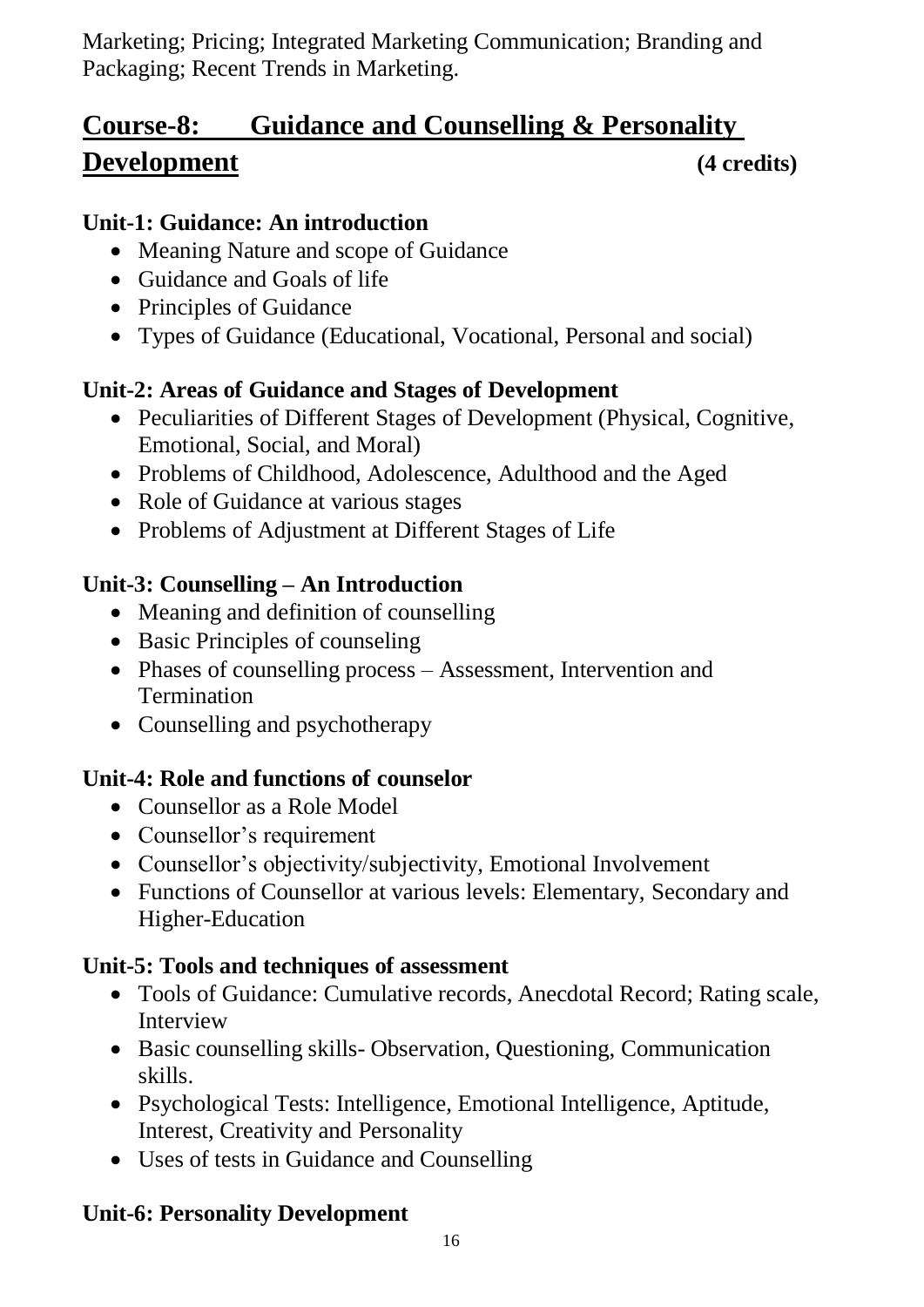- Define Personality, Determinants of Personality Development, Perception – Definition, Perceptual Process.
- Factors of Association Relationship, Personality Traits, Developing Effective Habits, Emotional Intelligence.
- Motivation, Introspection, Self-Assessment, Self-Appraisal & Selfdevelopment, Sigmund Freud Id, Ego & SuperEgo.
- Attitude Concept -Significance -Factors affecting attitudes Positive attitude–Advantages –Negative attitude-Disadvantages -Ways to develop a positive attitude, Carl Jung's contribution to personality development theory.
- Types of Personalities Introvert, Extrovert  $\&$  Ambivert person, Interpersonal Relationship, Personality – Spiritual journey beyond the management of change, Good manners & Etiquette, Effective Speech, Understanding Body language, projective positive body language

# **Course-9 (A/B/C/D): Special Paper (any one from the following) (4 credits)**

# **(A) Mess/ Canteen Management**

## **Unit-1: Introduction**

- An introduction on Mess/ Canteen
- Mess/ Canteen Facilities

#### **Unit-2: Mess/ Canteen Committee including their Roles/Functions/Responsibilities**

- President OR Coordinator
- Secretary OR Convener
- Treasurer OR Deputy Convener
- Their Roles/Functions/Responsibilities as a Committee

## **Unit-3: Mess/ Canteen Departments and Staffs**

- Managing Department (Head- Mess Manager including Roles)
- Chef Department (Head- Senior Chef including Roles)
- Steward Department (Head- Mess Steward including Roles)
- Staff Tasking
- Staff Duties
- Staff Selection
- Staff Training

## **Unit-4: Mess/ Canteen Supervision**

- Regular Routine Meetings
- Routine Checks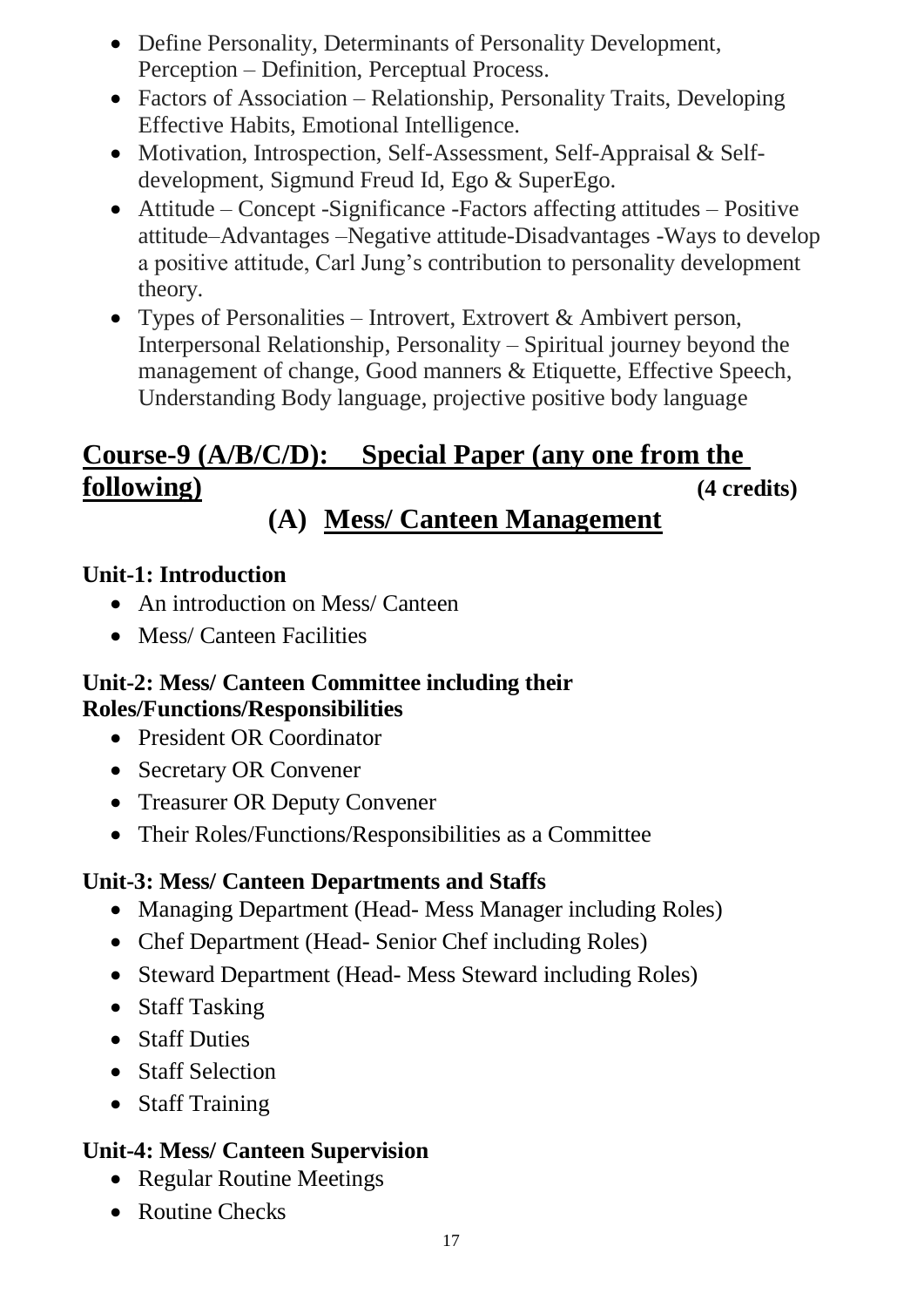• Supervision

#### **Unit-5: Miscellaneous**

- Suggestions and Complaints
- Cleaning and Maintenance
- Mess/ Canteen Books (Joining Book, Leaving Book, Visitors Book)

# **(B) NGO Management**

#### **Unit I: Introduction to NGOs**

- Concept, Features, Classification, Strength and Weakness,
- Role of NGO in Rural Development

## **Unit II: Legal Framework**

- Societies Registration Act 1860 (XXIV), Cooperative Societies Act 1904 (CCS Act), Indian Trust Act 1882, Indian Company Act U/S 25, 1956, Foreign Contribution Regulation Act 1992 (FCRA)
- Income Tax Act 1976, Tax Relief Under 80-G, 12-A, and 35AC

#### **Unit III: Managing NGO**

- Record keeping, documentation, budgeting, accounting and auditing
- Staffing
- Capacity Building, Training and Development
- Organizational behaviour

## **Unit IV: Resource Mobilization and management**

- Mobilizing human and material resources
- Fund Raising: Historical role of Philanthropy, Achievements of Philanthropy, Limitation, Role of Philanthropy today; Methods and Techniques of Fund Raising - International, National and Local Levels

## **Unit V: Project planning and execution**

- Formulation of project proposals
- Project implementation
- Project appraisal -Social, Technical and Financial
- Project Monitoring and Evaluation

# **(C) Transport Management**

## **Unit-1: Transportation system**

- System classification
- History of transportation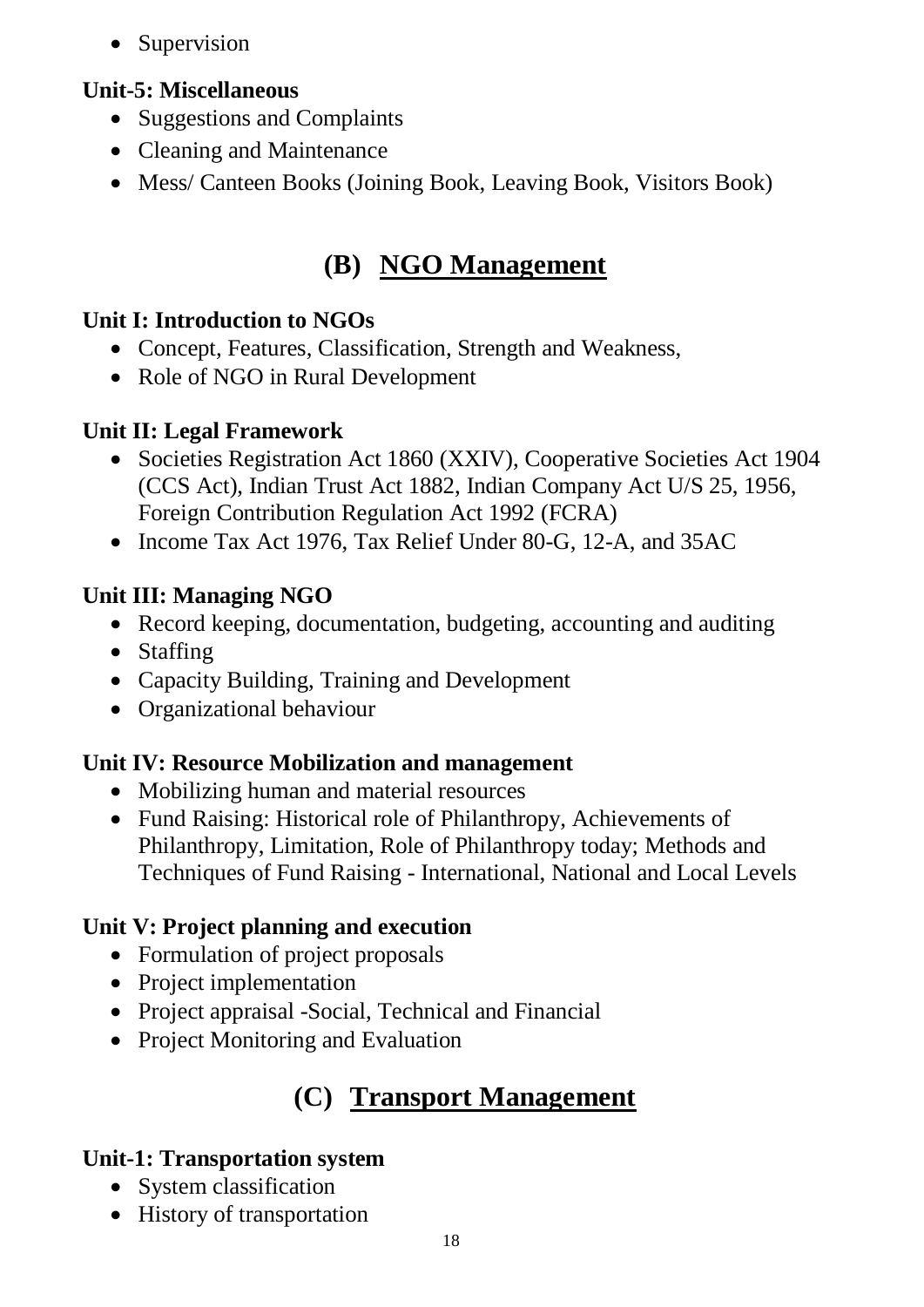- Modes of transportation
- Types of transport operation

## **Unit-2: Motor Vehicle Act**

- Laws governing use of motor vehicle
- Licensing of drivers and conductors
- Registration of vehicles
- State and inter-state permits
- Traffic rules and controls
- Accident causes, analysis and prevention
- RTO and regulations
- Offences, penalties and procedures
- Rules and regulations, testing and passing of vehicle

## **Unit-3: Taxation**

- Introduction, objectives and structure
- Method of laying taxation
- Goods vehicle taxation
- Passenger vehicle taxation
- Mode of tax payment
- Tax exemption
- Service life of vehicles
- Toll tax reasons and operational management
- Build operate transfer arrangement

## **Unit-4: Insurance**

- Types of insurance
- Accident claims and settlements
- Duty of driver in case of accident
- Surveyor and loss accessor

## **Unit-5: Fuel consumption and emission models**

- Fuel consumption models
- Vehicular emissions
- Emission models and standards
- Implementation, testing and measurements of pollution
- Pollution control certificate agency

# **(D) Sports & Event Management**

**Unit-1:** Managing Sports in the 21<sup>st</sup> Century: Defining Sports and Sports Management, Nature and Scope of the Sports Industry, Unique aspects of the Sports Management, Sport Management Competencies, Future challenges and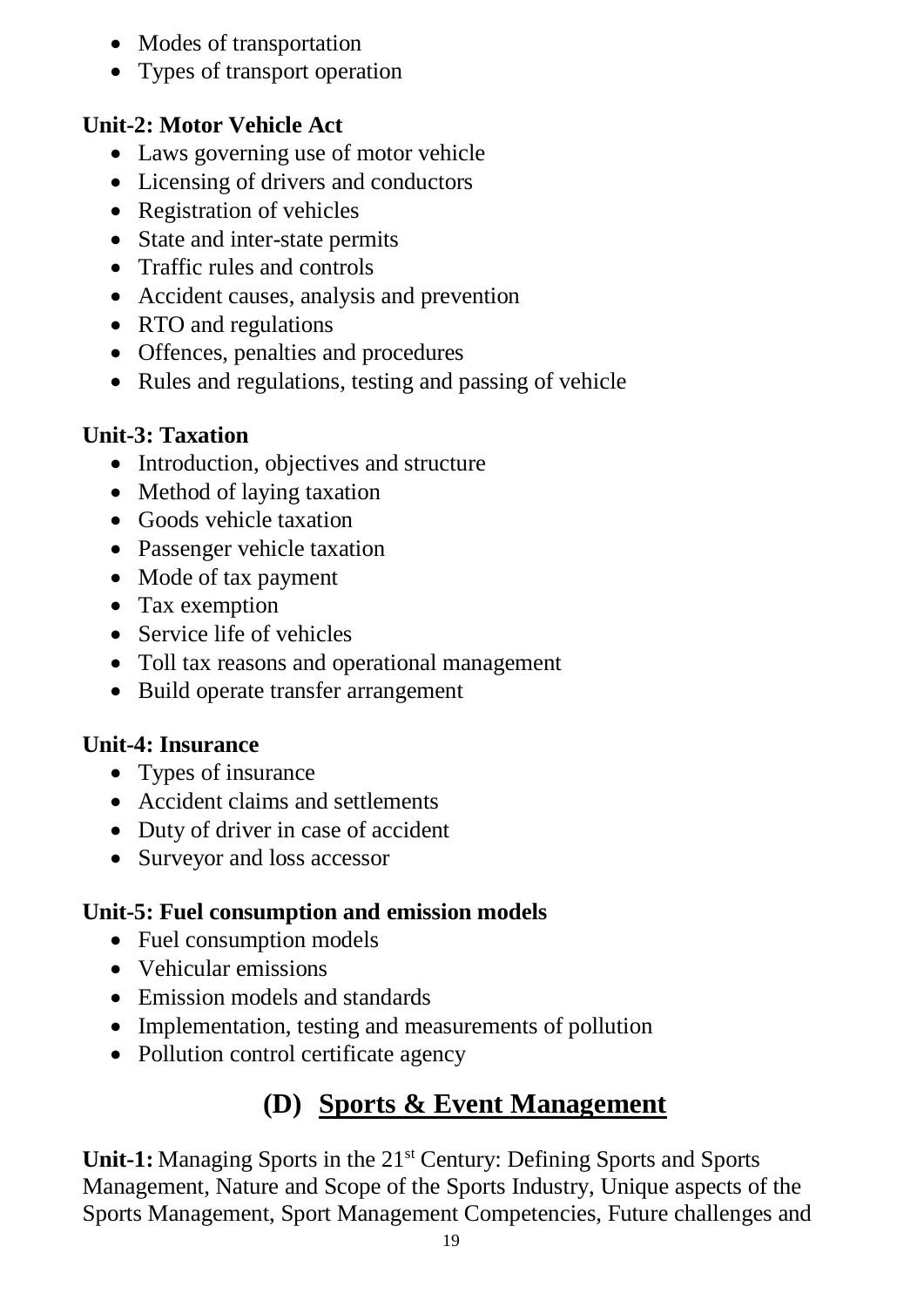opportunities for Sports Managers, Future of Sports Industry/ Organizations.

**Unit-2:** The Sports Manager: Basics of Sports Management, Managing in the Sports Environment, Managing People and Administrative Units, Management Functions in Sports, Motivating Abilities: Fundamentals.

**Unit-3:** The Future of Sports Management: Why Sports Managers need to understand Research, Commercial and Academic Researchers in Sports Management, Sports Management Research: Key Concepts, Research Process, Current Challenges in Sports Management Research, The Future of Sports Management Research.

**Unit-4:** Event Planning and Control: Introduction to Event planning and management, Event Production, Role of event planner and Qualities of good event planner, Importance of organizing events and its components, Techniques, Selections, Coordination, Creativity, Designing, Marketing, Sponsorships and Production of Special, Corporate and Sports events.

**Unit-5:** Event Preparation Implementing a Security Plan: Crowd Management, Crisis Management; Marketing Efforts and Costs, Marketing for the future.

**Unit-6:** Event Logistics: Venue Design, Site Design, Audio-Visual production, Budgeting & Negotiation, Technical Design, Health & Safety, Adaptation and Coordination, Follow-up with events coordinators, Run Charts, Flight booking of Artists & Guest, Visa assistance, Hotel booking, Airport and hotel transfers, Booking of conference facilities and technical equipment i.e. Sound, Lights, Audio Visual facilities, Hiring of interpreters, Catering services, Secretarial support, preparation of Badges, Name plates, Conference kits, brochures, Posters, Backdrop, Panels, Standees, Banners etc.

## **Course-10: On Job Training/ Internship (4 credits)**

- Each student shall undergo Practical Internship of 8 weeks in an Institutions/ Organisations. The objective of internship is to make the student acquainted with the working environment. After successful completion of the internship the students will have to submit a training report. It will be evaluated by the examiner. This report will also be considered while evaluating by examiner during the Viva Voce
- Internship permits students to apply the concepts, principles, and techniques learned in the classroom
- The purpose of this On Job Training/ Internship is to assist students in gaining practical experience in their field of study. It is a special learning